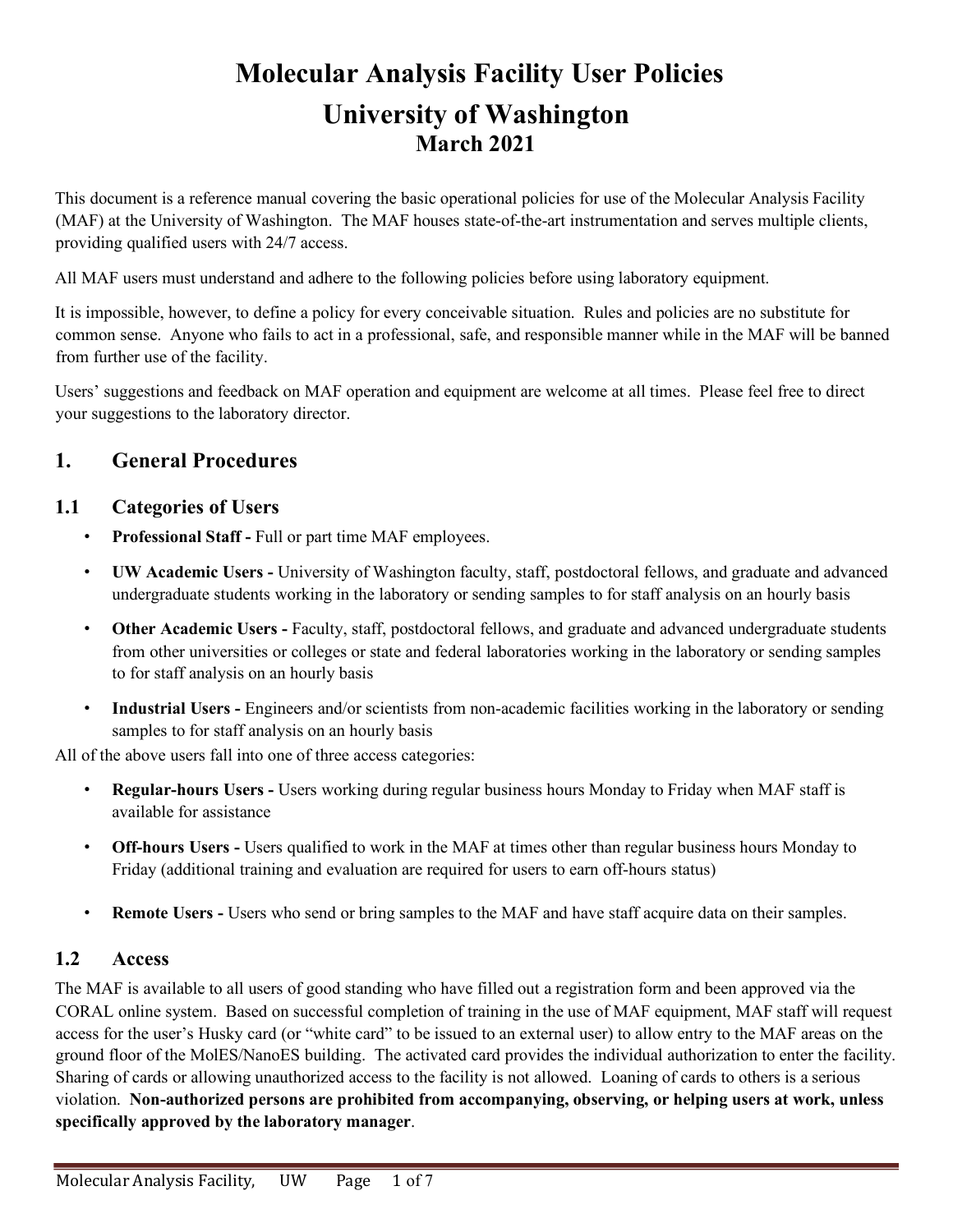MAF access is revoked for users who are inactive for one year and the user will have to re-register. Tool qualification will expire if there is an extended lapse in activity. Users will be notified via email in advance of any pending disqualification.

# **1.3 Hours of Operation**

Normal business hours are 8 a.m. to 6 p.m., Monday through Friday. All regular-hours users must schedule their work during these business hours and reserve the needed equipment online. **Undergraduate users must perform their work during business hours.** The laboratory is open to qualified off-hours users 24 hours a day, seven days a week. Users must undergo off-hours training with the MAF staff person responsible for the desired instruments to qualify for 24/7 access. More information on rates and hours is provided in section 2.3.

# **1.4 Facility Governance and Appeals**

The laboratory director is responsible for the continued operation of the facility. Use of the facility is at the sole discretion of the management. The laboratory director and staff are responsible for maintaining and enhancing the equipment and other resources of the facility, and for ensuring that operational policies are followed. Authority and responsibility for safe operation of the laboratory flows from the director to the staff. On matters involving equipment usage or safety, all users must follow direct instructions from the staff.

Both staff and users are expected to act in a courteous and professional manner at all times. Deviations from this norm by either users or staff should be immediately reported to the laboratory director. If at any time a user feels unfairly treated by a staff member or other facility user, or strongly disagrees with the rules imposed by a staff member, they should discuss the situation with the laboratory director. The sequence of appeals is from the laboratory director to the MolES administrator and/or director.

## **1.5 Responsibility for Equipment Damage**

Much of the equipment is delicate and expensive to repair. Staff have developed protocols for the safe operation of the tools to prevent damage. **If a user deviates from the protocols and training provided and damages the instrument, their PI or organization may be held liable for the cost of repairs.** Please remember that the first priority is always to operate the equipment safely according to existing protocols. Getting data is secondary to proper use of the instruments.

A simple mistake made out of inattention or ignorance can result in tens of thousands of dollars in damages. If there are lingering questions about any aspect of the protocols, it is the user's responsibility to get assistance. Never guess at the correct way to proceed. Access to the MAF facility is a privilege that can be revoked as deemed necessary by the MAF Director.

# **2. Equipment Use and Availability**

# **2.1 Registration**

Potential new users should consider first contacting staff in charge of instruments of interest or contact the main MAF email address (uwmaf $@$ uw.edu) to get information about what type of registration process may be best for the users' situation. This will help ensure users do not have delays in registration. The MAF director and/or staff will assess the proposed research project(s) for suitability of tools as well as for project feasibility and safety, and will arrange for any required training. Upon completion of these steps, the user can register via CORAL and the MAF staff can authorize users of the MAF for access to the facility and/or online instrument reservation.

Much of the equipment in the facility is delicate and direct hands-on access is restricted. While hands-on access is an important part of the educational process, rules and procedures for the use of instruments are in place to assure their continued smooth operation. Violation of these procedures or carelessness in operation can result in damage to the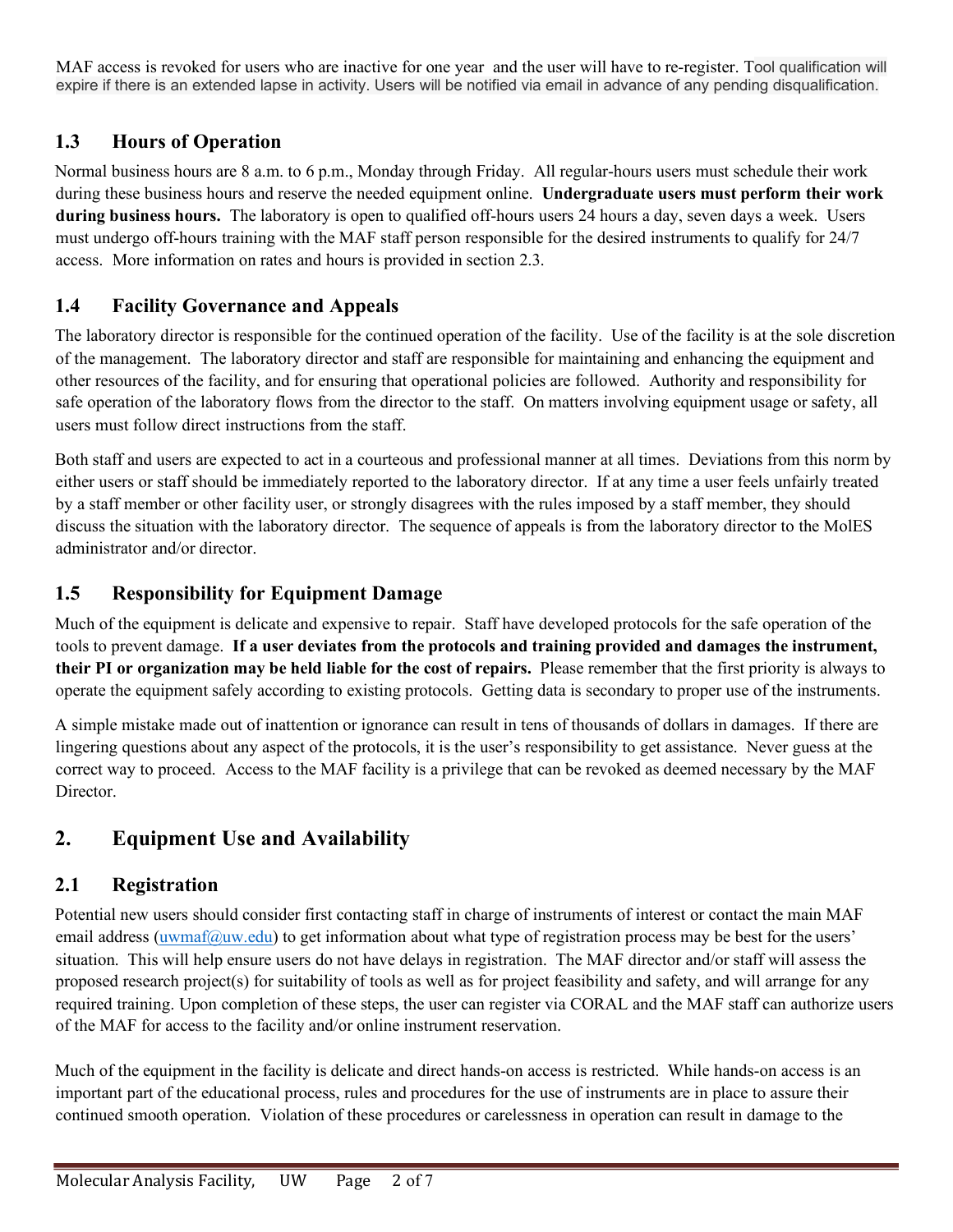equipment, downtime, and considerable expense. **Carelessness or damages caused by improper operation while using any of equipment may result in suspension of user privileges for either a specific instrument or the facility as a**  whole. Users must be specifically trained and authorized to use the hoods by MAF staff, and are required to attend sessions on chemical safety and chemical use prior to using any chemicals in the facility. Use of any hazardous chemicals in the MAF must be approved in advance by the staff and/or director. Only fixed tissues and cells can be brought into the facility with prior approval and only for specific instruments. Please contact staff and/or the MAF director for more details. Currently no biohazardous agents can be analyzed in the MAF facility.

# **2.2 Equipment Scheduling**

Users who have been approved to use a specific instrument can reserve available time on instruments through the MAF website by choosing the "CORAL LOGIN" link at: https://www.moles.washington.edu/facilities/molecular-analysisfacility/ or contacting MAF staff for instruments having no online scheduling. Users must sign up for such use in advance. Failure to cancel an unneeded reservation results in inefficient utilization of resources and the full reservation may be charged to the user (instrument dependent). If you need staff assistance contact the staff member in charge of the tool.

## **2.3 Equipment Charges**

Users are charged for use of most of the MAF tools. Equipment charges help pay for expendables and maintenance costs and are calculated on an hourly basis. Industrial and academic users are charged at different rates. External academic user fees are larger than the internal UW rate by the amount of UW overhead expenses. Industrial rates are chosen to be comparable to those charged by commercial suppliers of equivalent services where applicable. Users will be billed at the end of each month for accumulated user charges. For UW users, this will be done via budget number. External users should supply a purchase order number against which charges can be billed. Failure to pay usage charges will result in cancellation of MAF use privileges. Users may discuss charges with the MAF Director, if they have any questions.

For UW users only: whenever your budget number changes, please update the budget numbers in your Coral account so that MAF staff can maintain current, accurate account numbers at all times and avoid unnecessary book-keeping costs.

## **2.4 Problems**

Problems with equipment, malfunctions, breakdowns, *etc*., should be immediately reported to the laboratory staff. Users should not try to fix or adjust anything. MAF equipment is expensive and much of it is very delicate. Considerable damage can be done at a great cost of both money and downtime by well-meaning attempts to fix malfunctions. There is no reason for any user to use a tool on anything, with the exception of a small screwdriver or Allen wrench for sample mounting. **If users damage equipment by not consulting staff members or by disregarding the suggestions provided by the staff members, these users will be held responsible and may be charged for any needed repairs, in addition to facing possible suspension of access.** When problems occur, users should contact the staff member in charge of the equipment. After hours users should coordinate with the main staff member in charge of a tool for appropriate way to deal with tool problems during non-business hours.

Any emergency involving injuries, fire, chemical spills, etc., should be reported to UW Environmental Health and Safety (EH&S). The phone number for EH&S is posted in each telephone station in the laboratory.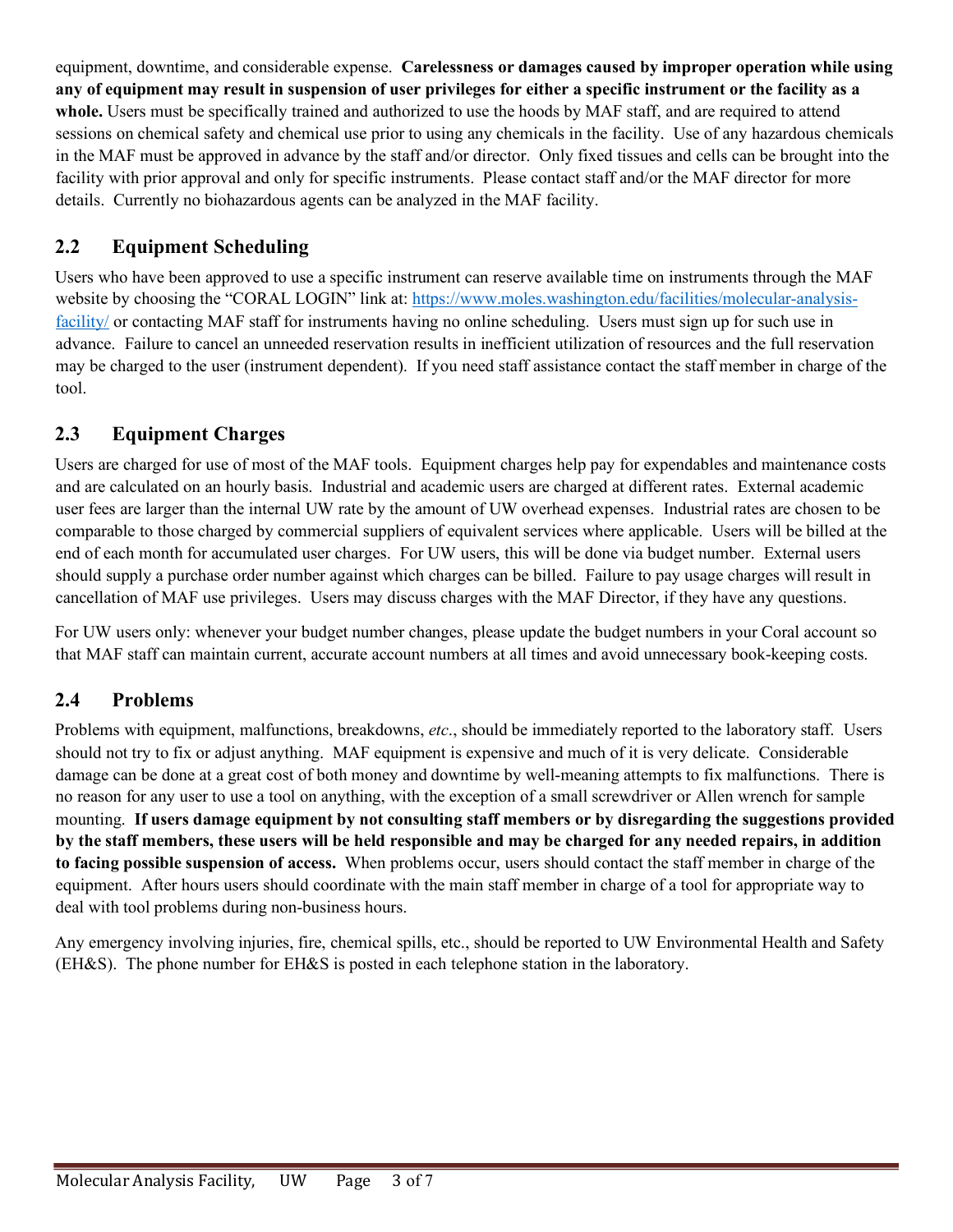# **3. Laboratory Practice**

## **3.1 Visitors**

Users are not allowed to bring visitors in the facility for any reason without prior approval from staff and/or MAF director. A "visitor" is defined as anyone without approved MAF access for that specific lab/space in the MAF. Tours must be scheduled in advance for any visitor.

## **3.2. Storage**

No storage space is provided in the MAF.

### **3.3. Phones**

Phones are provided throughout the laboratory for staff and users. To place an off-campus call, first dial nine (9). Long distance calls may not be made without an access code. Facility phones are not a substitute for office phones for UW users. Users should not routinely make or receive calls in the laboratory. The facility will not routinely take messages for users. Phones are connected in multiple places. Please DO NOT answer the phones unless you are waiting for someone to call you back.

### **3.4. Computers**

Computers are available to staff and users for data analysis. Users will get passwords from the staff for access to some of the computers. Users are required to move their data files from computer hard drives to Coral online storage. No USBs are allowed on MAF computers. Data storage in MAF computers is temporary and will be deleted at regular intervals.

#### **Installation of any application software or resetting of default parameters is not allowed or must be approved in advance by the MAF director.**

### **3.5 Hazards**

All laboratory users are required to follow good lab safety practices including but not limited to proper attire, use of personal protective equipment, and good chemical hygiene. In addition, any users not following the MAF lab safety practices in their entirety will be denied further access to the facility. Users are discouraged from handling any materials or equipment for which they have not been specifically trained by a MAF staff person.

## **4. Hoods**

The MAF provides a fume hood for chemistry associated with MAF equipment. Access to the hoods is restricted to users that have completed the necessary training courses, have been approved to use the hoods by MAF staff, and are working on specifically approved projects.

### **4.1 Access**

The MAF fume hood workspace in the G42/43 prep area are shared and are not formally reserved. Please be considerate of other researcher's need for working space in the hoods. If you experience a conflict and are unable to resolve the issue, please contact an MAF staff for arbitration.

### **4.2 Provided Materials**

The MAF stocks a limited number of materials and supplies for use in the hood. Additional materials are available for purchase at cost. Throughout the facility only MAF staff is allowed to change compressed gas cylinders. Please let MAF